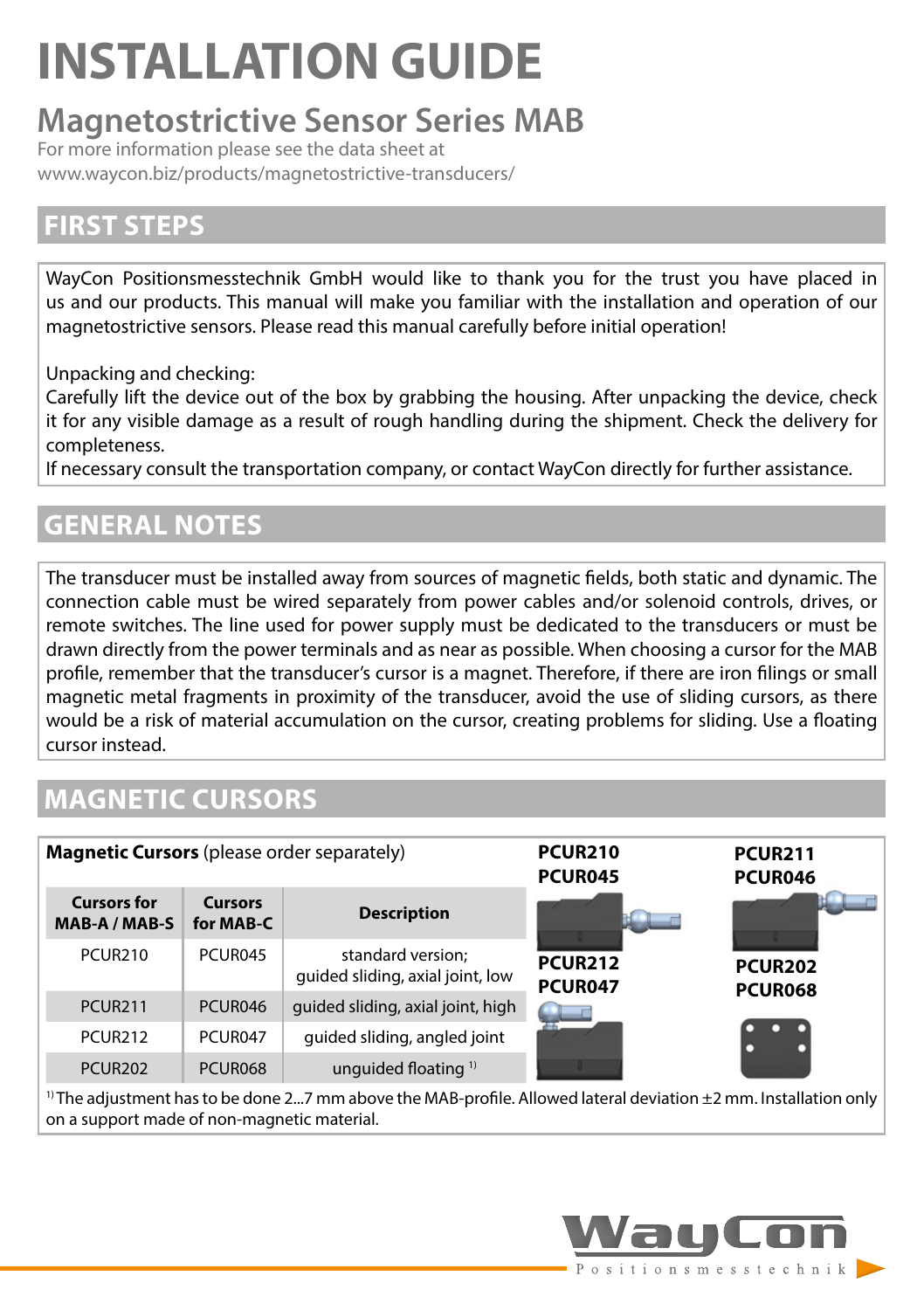#### **Brackets** (please order separately)

1 set includes 2 brackets. We recommend to use 1 set for each 250...300 mm of the measurement range.



Code: PKIT091 Overall length: 63.5 mm Mounting screws: M5

Material: steel Distance between mounting holes: 50 mm

#### **Sliding magnetic cursor**





#### **Floating magnetic cursor**



During installation, please observe the magnetically inactive range before and after the measurement range. The inactive range is 96 mm on the connector side and 58 mm on the front side.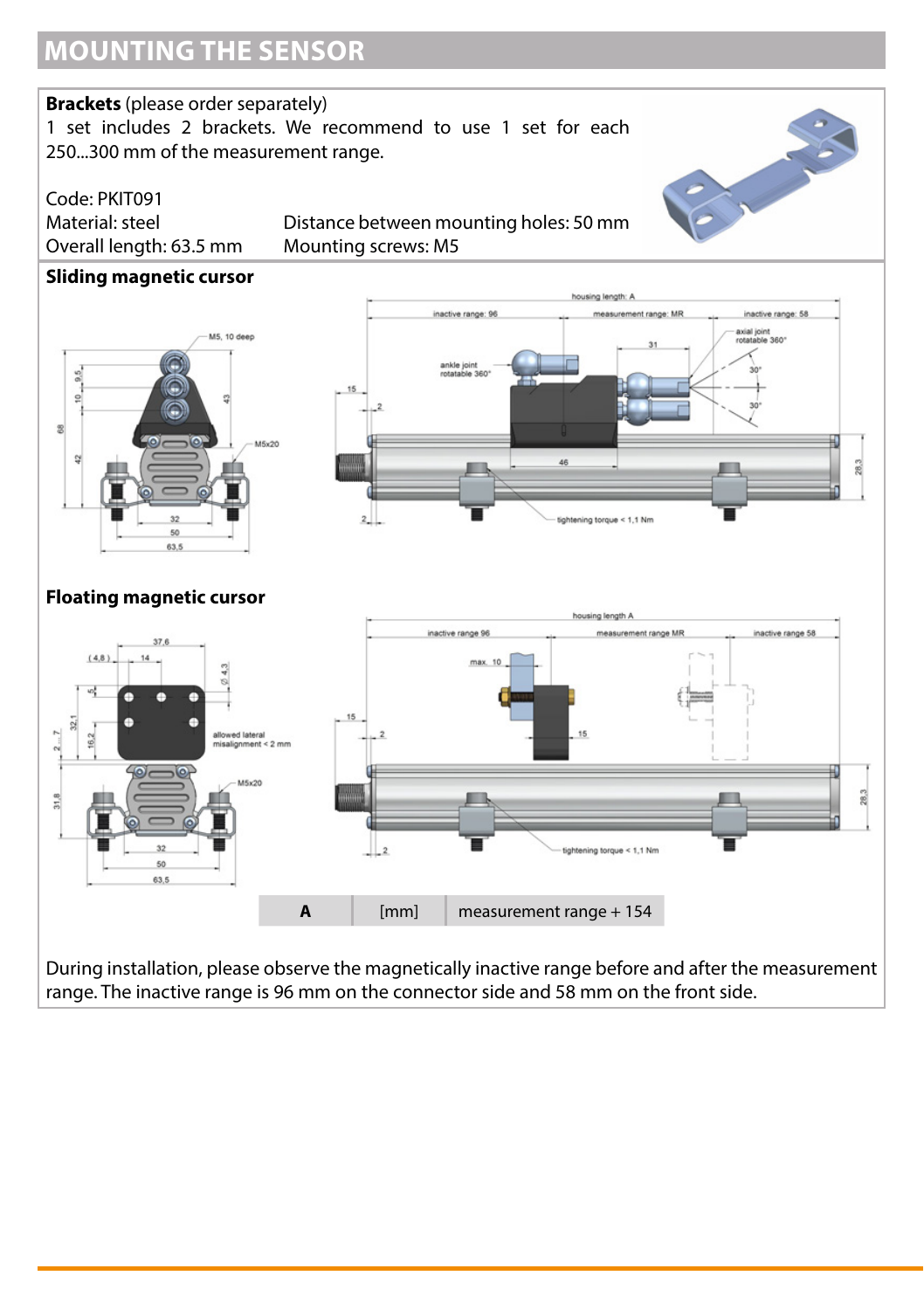### **ELECTRICAL CONNECTION**

| The transducer case must be grounded with the cable sheathing on the control system side only.                              |                                                  |                |          |                |                 |            |                   |                  |                  |  |  |
|-----------------------------------------------------------------------------------------------------------------------------|--------------------------------------------------|----------------|----------|----------------|-----------------|------------|-------------------|------------------|------------------|--|--|
| <b>MAB-A: analog output</b><br>Supply: 24 VDC, ±20 %                                                                        |                                                  |                |          |                |                 |            |                   |                  |                  |  |  |
|                                                                                                                             | Pin                                              |                |          |                |                 |            |                   |                  |                  |  |  |
| Output magnetic cursor 1                                                                                                    | 1                                                |                |          |                |                 |            |                   |                  |                  |  |  |
|                                                                                                                             | GND output magnetic cursor 1, 2, speed           |                |          | $\overline{2}$ |                 |            |                   |                  |                  |  |  |
|                                                                                                                             | Inverse output:                                  |                |          |                |                 |            | $\sqrt{2}$        |                  |                  |  |  |
|                                                                                                                             | Output magnetic cursor 2, speed                  |                |          | 3              |                 |            |                   |                  |                  |  |  |
|                                                                                                                             | Supply GND                                       |                |          | 4              |                 |            |                   |                  |                  |  |  |
|                                                                                                                             | $Supply +$                                       |                |          | 5              |                 |            |                   |                  |                  |  |  |
|                                                                                                                             |                                                  |                |          |                |                 |            |                   |                  |                  |  |  |
| <b>Connection cable analog output</b><br>Pin <sub>2</sub><br>Pin 1<br>Cable with mating connector M12, female, 5 pins, IP67 |                                                  |                |          |                |                 |            |                   |                  |                  |  |  |
|                                                                                                                             |                                                  |                |          |                |                 |            |                   |                  |                  |  |  |
|                                                                                                                             | K5PXM-S-M12<br>X m, straight connector, shielded |                |          |                |                 |            | Pin <sub>5</sub>  |                  |                  |  |  |
| K5PXM-SW-M12                                                                                                                | X m, angular connector, shielded                 |                |          |                |                 |            |                   |                  |                  |  |  |
| Pin                                                                                                                         | $\mathbf{1}$                                     | $\overline{2}$ | 3        | $\overline{4}$ |                 | 5          |                   |                  |                  |  |  |
| Cable colour                                                                                                                | <b>BN</b>                                        | <b>WH</b>      | BU       | ВK             |                 | GY         | Pin <sub>4</sub>  |                  | Pin <sub>3</sub> |  |  |
| <b>MAB-C: digital output CANopen</b>                                                                                        |                                                  |                |          |                | <b>Function</b> | Pin        |                   |                  |                  |  |  |
| Baud rate:                                                                                                                  | Supply:<br>24 VDC, ±20 %<br>500 kBaud            |                |          |                |                 |            |                   | n. c.            | 1                |  |  |
| Interface:                                                                                                                  | CANopen DS-301 V4.01                             |                |          |                |                 |            | $\mathfrak{b}$    | $Supply +$       | $\overline{2}$   |  |  |
| DS-406 V2.0<br>Device profile:                                                                                              |                                                  |                |          |                |                 |            |                   | Supply GND       | 3                |  |  |
| $\Omega$<br>$\left(4\right)$<br><b>CANH</b><br>More information on the CANopen digital                                      |                                                  |                |          |                |                 |            |                   | 4                |                  |  |  |
| CAN <sub>L</sub><br>output can be found in the manual CANopen                                                               |                                                  |                |          |                |                 |            | 5                 |                  |                  |  |  |
| MAB-C at www.waycon.biz/downloads.                                                                                          |                                                  |                |          |                |                 |            |                   |                  |                  |  |  |
|                                                                                                                             |                                                  |                |          |                |                 |            |                   |                  |                  |  |  |
| <b>CANopen Data Protocol</b>                                                                                                |                                                  |                |          |                |                 |            |                   |                  |                  |  |  |
| SOF                                                                                                                         | Arbitration<br>Control<br>Data Field             |                |          |                |                 | <b>ACK</b> | <b>EOF</b>        | Interframe Space |                  |  |  |
| 1                                                                                                                           | 11<br>1                                          | 6              | 08 Bytes | 15             |                 | 1          | $\mathbf{1}$<br>7 | $\geq$ 3 Bits    |                  |  |  |

|             |         | 6                                                                       | 08 Bytes | 15 |                 |  |  |                                                                         | $\geq$ 3 Bits   |
|-------------|---------|-------------------------------------------------------------------------|----------|----|-----------------|--|--|-------------------------------------------------------------------------|-----------------|
| <b>Type</b> | Cursors | PD01 (Standard)                                                         |          |    |                 |  |  |                                                                         | PD02 (Standard) |
| A           |         | Position 4 Byte integer<br>Speed 2 Byte integer<br>Cams, 1 Byte integer |          |    | Absence of data |  |  |                                                                         |                 |
| B           |         | Position 4 Byte integer<br>Speed 2 Byte integer<br>Cams, 1 Byte integer |          |    |                 |  |  | Position 4 Byte integer<br>Speed 2 Byte integer<br>Cams, 1 Byte integer |                 |

Way

Con

Positions messtechnik